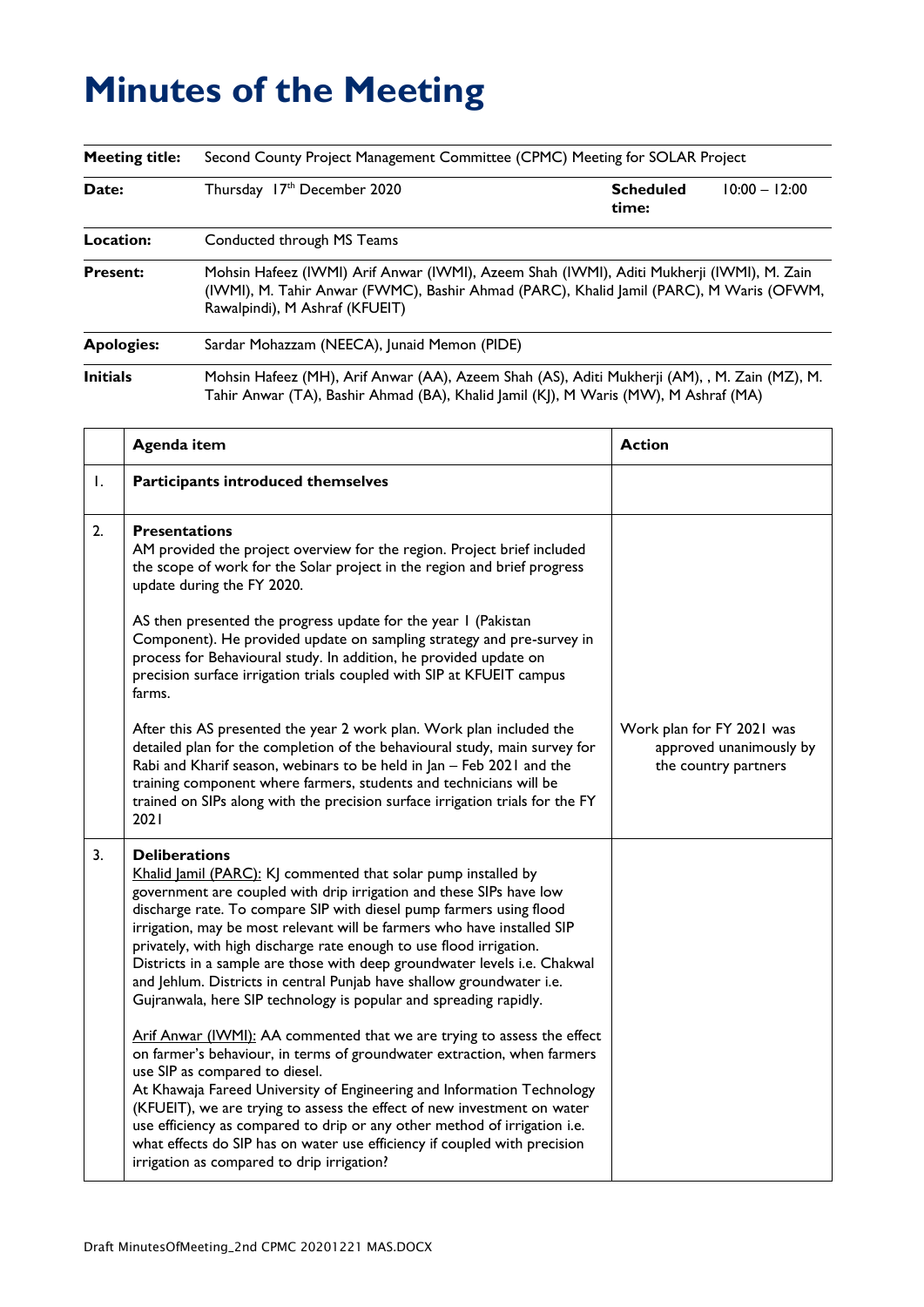|   | Aditi Mukherji (IWMI): AM commented that sampling strategy is not<br>absolutely final it is worth considering farmers owning private SIPs and<br>areas with shallow groundwater.<br>Azeem Shah (IWMI): AS commented that sampling strategy is based on<br>data provided by PARC. In addition to this, required sample is<br>proportionally divided among randomly selected districts. Thus, districts<br>with most SIPs i.e. Jehlum and Chakwal, installed under government<br>scheme gets larger chunk of sample size.<br>We could sample farmers from areas with shallow groundwater during<br>pre-survey to be conducted with diesel farmers.                                                                                                                                                                                                                                                                                                                                                                                                                                                                                                                                                                                                                                                                                                                                                                                                                                                                                                                                                                                                                                                                                                                                                                                                                                                                                      |                                                                                              |
|---|---------------------------------------------------------------------------------------------------------------------------------------------------------------------------------------------------------------------------------------------------------------------------------------------------------------------------------------------------------------------------------------------------------------------------------------------------------------------------------------------------------------------------------------------------------------------------------------------------------------------------------------------------------------------------------------------------------------------------------------------------------------------------------------------------------------------------------------------------------------------------------------------------------------------------------------------------------------------------------------------------------------------------------------------------------------------------------------------------------------------------------------------------------------------------------------------------------------------------------------------------------------------------------------------------------------------------------------------------------------------------------------------------------------------------------------------------------------------------------------------------------------------------------------------------------------------------------------------------------------------------------------------------------------------------------------------------------------------------------------------------------------------------------------------------------------------------------------------------------------------------------------------------------------------------------------|----------------------------------------------------------------------------------------------|
| 4 | <b>Follow Up and Actions</b><br>M. Tahir Anwar (FWMC): TA endorsed the work plan and extended all<br>the institutional support required.<br>TA commented that by next fiscal year (starting July 2021) they will be<br>conducting feasibility study for the solar system. Main aim of the study will<br>be to generate evidence that SIP does not negatively affect groundwater<br>levels. IWMI's support in these assessments will be highly appreciated.<br>Azeem Shah (IWMI): AS commented that preliminary results from data<br>collected in Rabi season next year would be helpful in refining scientific<br>merit of the feasibility study and convince the government.<br>Mohsin Hafeez (IWMI): MH thanked TA and ensured of all the support<br>FWMC requires.<br>Bashir Ahmad (PARC): BA endorsed IWMI work plan and commented<br>that in areas of Thal (which encompasses areas of Bhakkar, Layyah, Jhang,<br>Mianwali and Khushab) groundwater is very shallow. Therefore, farmers<br>are installing large SIPs for surface irrigation. If possible, this area must be<br>studied for efficiency/inefficiency.<br>Azeem Shah (IWMI): AS we can plan demonstrations on experimental<br>sites in Thal area next season with help of PARC.<br>AS emphasized farmers need simple instructions and we need to translate<br>results from demonstrations into easy to understand guidelines<br>Arif Anwar (IWMI): AA commented that we need to be sure about the<br>results of the precision irrigation coupled with SIP - for that we need<br>evidence.<br>There are large cost implications for trade-offs between drip and<br>precision surface irrigation, as precision irrigation entails far less cost than<br>drip irrigation. Thus, let us first demonstrate that this technology works.<br>Bashir Ahmad (PARC): BA commented that we need to highlight the<br>learnings from this study for Climate Adaptation Committee. | IWMI to wotk closely with<br>FWMC in generating<br>evidence for the impact of<br>SIPs on GW. |
|   | Aditi Mukherji (IWMI): AM commented if possible SAARC Energy Centre<br>should be included as a member of CPMC<br>Azeem Shah (IWMI): AS replied Dr. Shahid will be happy to join next<br>CPMC meeting and we will extend him the invitation.                                                                                                                                                                                                                                                                                                                                                                                                                                                                                                                                                                                                                                                                                                                                                                                                                                                                                                                                                                                                                                                                                                                                                                                                                                                                                                                                                                                                                                                                                                                                                                                                                                                                                           | Mohsin Hafeez (IWMI) asked<br>Azeem Shah (IWMI) to ask Dr.<br>Shahid for his availability.   |
|   | Aditi Mukherji (IWMI): AM suggested that next meeting of CPMC should<br>be held biannual basis (June and December)                                                                                                                                                                                                                                                                                                                                                                                                                                                                                                                                                                                                                                                                                                                                                                                                                                                                                                                                                                                                                                                                                                                                                                                                                                                                                                                                                                                                                                                                                                                                                                                                                                                                                                                                                                                                                    | Next CPMC meeting to be held<br>in June, 2021                                                |